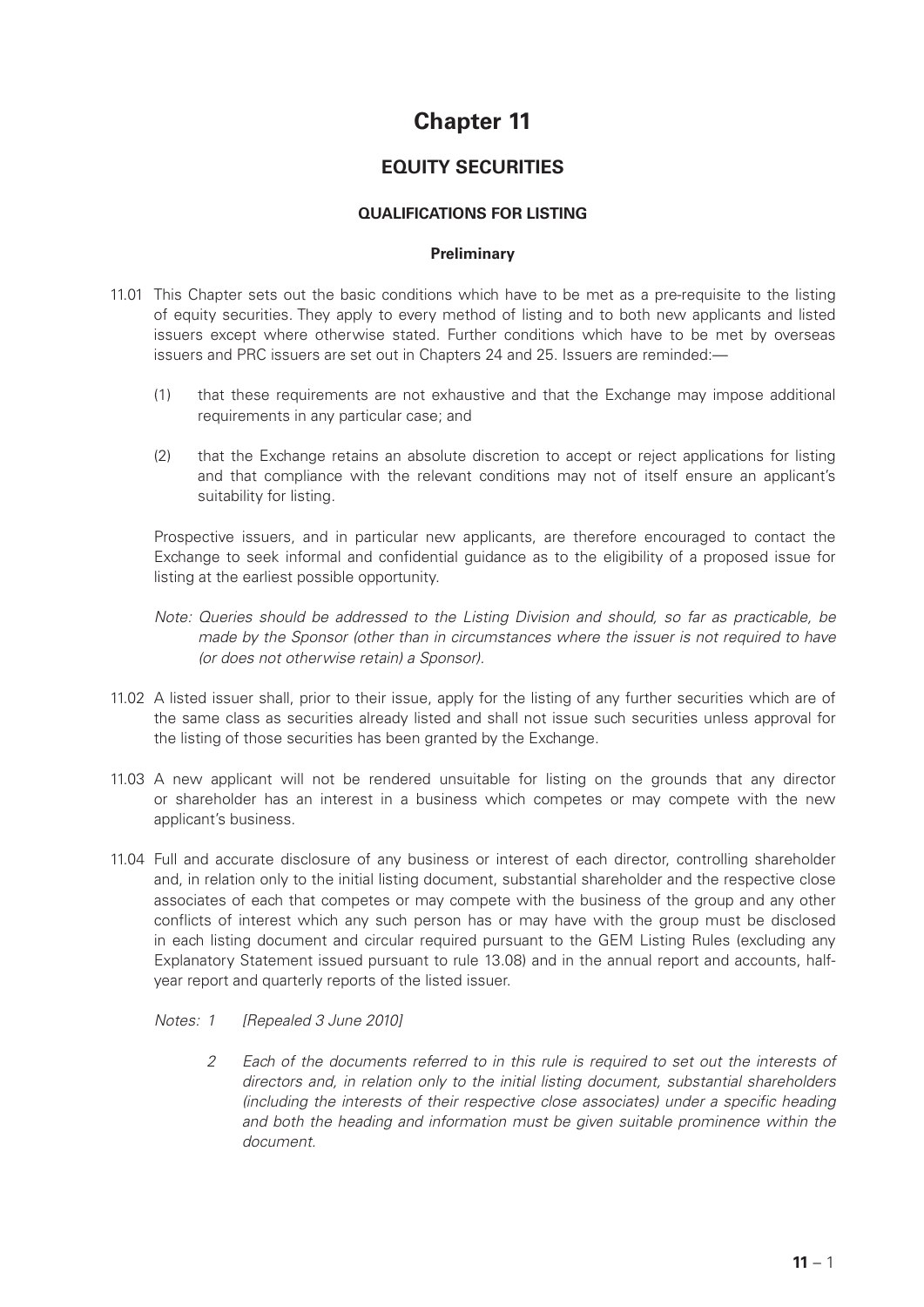- *3 Of the interests required to be disclosed pursuant to this rule, a director or substantial shareholder must include any directorship or ownership of an entity engaged in a business which competes or is likely to compete with the business of the group. The disclosure should include the name of each such entity, the nature of its business and details of the directorship and/or ownership of the issuer's directors and substantial shareholders and their respective close associates in such entity.*
- *4 See also paragraph 27A of Appendix 1A.*

#### **General conditions applicable to all issuers**

- 11.05 The issuer must be duly incorporated or otherwise established under the laws of the place where it is incorporated or otherwise established and must be in conformity with those laws, including all such laws relevant to the allotment and issue of securities, and with its memorandum and articles of association or equivalent documents. The issuer must demonstrate how the domestic laws, rules and regulations to which it is subject and its constitutional documents, in combination, provide the shareholder protection standards set out in Appendix 3. In addition PRC issuers must also comply with Part C of Appendix 11.
- 11.05A Each of the statutory securities regulator of an issuer's jurisdiction of incorporation and the statutory securities regulator of the place of central management and control must be a full signatory to the IOSCO MMOU. This is to enable the Commission to seek regulatory assistance and information from overseas statutory securities regulators to facilitate the Commission's investigations and enforcement actions where an issuer has its records, business operations, assets and management outside Hong Kong.
- 11.05B The Exchange may waive rule 11.05A in an individual case only with the Commission's explicit consent having regard to whether there are adequate arrangements to enable the Commission to access financial and operational information (such as books and records) on an issuer's business in the relevant place of incorporation and place of central management and control for its investigation and enforcement purposes.
- 11.06 (1) Both the issuer and its business must, in the opinion of the Exchange, be suitable for listing. Without limiting the generality of this rule, an issuer will not be regarded as suitable for listing if its group's assets consist wholly or substantially of cash and/or short-term investments (as defined in the notes to rule 19.82).
	- (2) Cash and/or short-term investments held by a member of an issuer's group that is a banking company (as defined in rule 20.86), an insurance company (as defined in rule 19.04) or a securities house (as defined in rule 19.04) will normally not be taken into account when applying rule 11.06(1).
		- *Note: This exemption will not apply to an issuer that operates a securities house where the Exchange has concerns that the issuer is holding cash and short-term investments through a member to circumvent rule 11.06(1). For example, an issuer holding excessive cash and/or securities investments cannot circumvent the rule by holding such assets through a member that is a licensed broker with minimal brokerage operations. The Exchange will apply a principle based approach and consider, among others, the cash and/or short-term investments in light of the member's operating model and its cash needs for the purpose of its regulated activities, which should be substantiated by its historical track record.*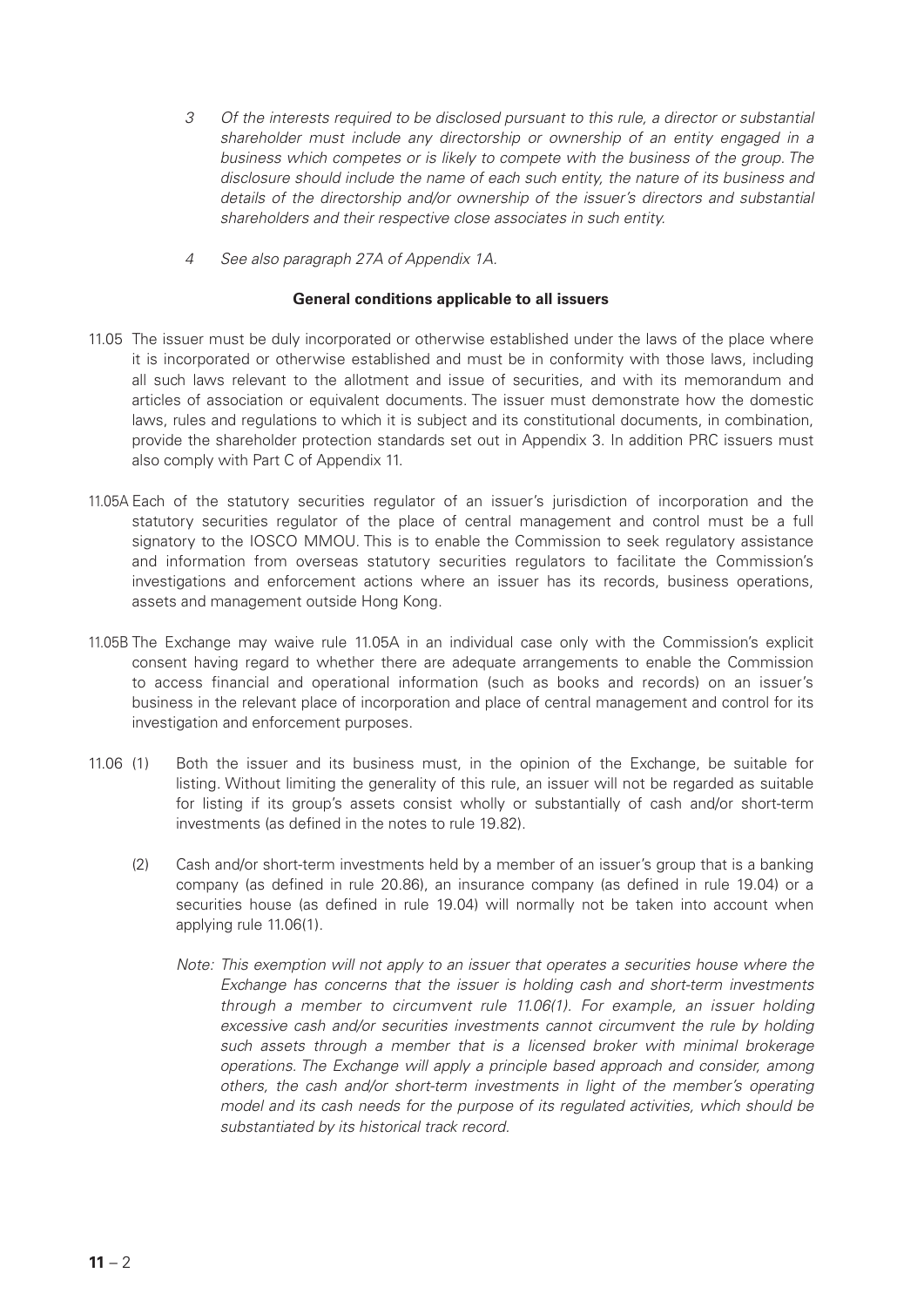- 11.07 The issuer must have persons appointed to the following offices and, or to perform the following roles and the issuer must ensure that such persons have satisfied the following rules prior to appointment:—
	- $(1)$  directors rules 5.02 and 5.05;
	- (2) company secretary rule 5.14;
	- (3) compliance officer rule 5.19;
	- (4) authorised representatives rule 5.24; and
	- (5) members of the audit committee rules 5.28 and 5.29.
- 11.08 The issuer must either be an approved share registrar or employ an approved share registrar to maintain in Hong Kong its register of members.
- 11.09 Issuers must comply with Chapter 6A, in particular, with respect to the appointment of a Sponsor and a Compliance Adviser.
- 11.10 A new applicant and, if required pursuant to rule 7.01, a listed issuer must have an accountants' report prepared in accordance with Chapter 7, covering (subject to rule 11.14) in the case of a new applicant, at least the 2 financial years immediately preceding the issue of the listing document.
	- *Note: The accountants' report must cover a trading record period of at least the 2 financial years preceding the issue of the listing document in the case of a new applicant described in rule 11.12A. For general guidance, where the issuer has a longer operating history of more than two years, the Exchange would encourage voluntary disclosure of three years of financial results in the accountants' report.*

#### **Additional conditions applicable to new applicants**

#### *Accountants' report*

- 11.11 In the case of a new applicant, the latest financial period reported on by the reporting accountants must not have ended more than 6 months before the date of the listing document.
- 11.12 [Repealed 1 July 2008]
- 11.12A (1) A new applicant or its group (excluding any associated companies, joint ventures and other entities whose results are recorded in the issuer's financial statements using the equity method of accounting or proportionate consolidation) must have an adequate trading record of at least two financial years comprising a positive cash flow generated from operating activities in the ordinary and usual course of business before changes in working capital and taxes paid. Such positive cash flow from operating activities carried out by the new applicant, or its group, that are to be listed, must be of at least HK\$30,000,000 in aggregate for the two financial years immediately preceding the issue of the listing document.
	- *Note: A statement of cash flow prepared using the indirect method for submission to the Exchange for the purpose of satisfying rule 11.12A must also be included in the prospectus for disclosure purpose, if it is not already included in the accountants' report. Details regarding cash flow statements prepared under the indirect method are further described under the relevant accounting standard dealing with cash flow statements in accordance with HKFRS, IFRS or CASBE.*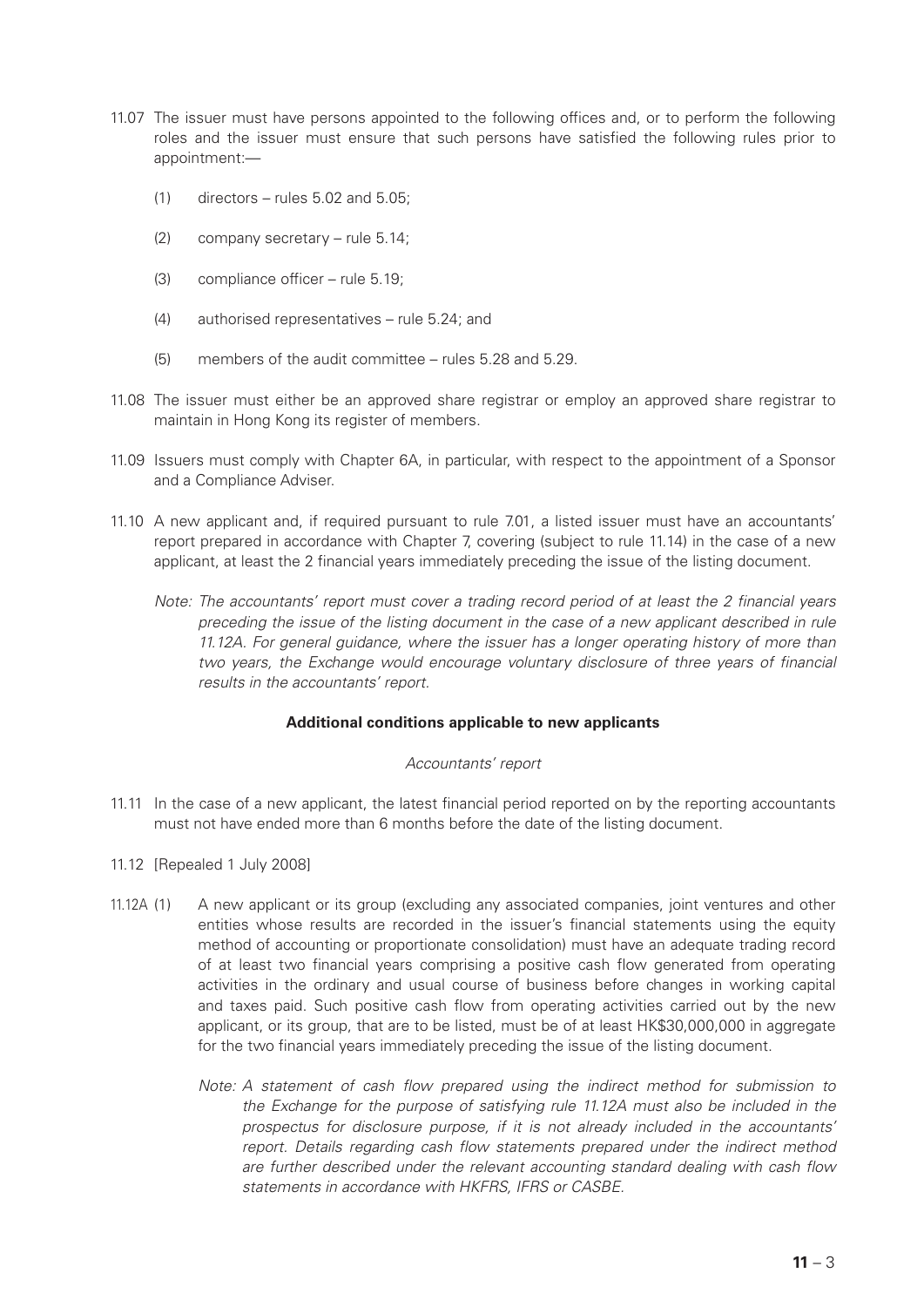- (2) The applicant must have had continuity of ownership and control throughout the full financial year immediately preceding the issue of the listing document and up until the date of listing; and
- (3) The applicant must have been under substantially the same management throughout the 2 full financial years immediately preceding the issue of the listing document and up until the date of listing.
- 11.13 In the event that the company responsible for carrying on the active business is not the new applicant itself, such business must be carried on by a subsidiary or subsidiaries of the new applicant, provided that in relation to any such subsidiary (an "active subsidiary"):—
	- (1) the new applicant must control the composition of the board of directors of that active subsidiary and of any intermediate holding company; and
	- (2) the new applicant must have an effective economic interest of no less than 50 per cent in that active subsidiary.
- 11.14 The Exchange may accept a trading record period of less than two financial years for the purposes of rule 11.12A (and an accountants' report covering a shorter period than that specified in rule 11.10) and waive or vary the ownership and management requirements in rule 11.12A(2) and (3) for prospective new applicants with reasons acceptable to the Exchange in the following cases:
	- (1) in respect of newly-formed "project" companies (for example a company formed for the purposes of a major infrastructure project);
	- (2) in respect of Mineral Companies; and
	- (3) in exceptional circumstances under which the Exchange considers it desirable to accept a shorter period.
		- *Note: Where the Exchange accepts a trading record of less than two financial years, the applicant must nevertheless still meet the cash flow requirement of HK\$30 million for that shorter trading record period.*

#### *Business objectives*

- 11.15 A new applicant must, in a statement in the listing document made in compliance with the requirements of rules 14.19 to 14.21, clearly set out its business objectives and explain how it proposes to achieve them.
	- *Note: The new applicant's statement of business objectives is designed to indicate, in reasonable*  detail, the new applicant's potential, how this is likely to be realised over an identified time *frame. Due regard should also be given to the disclosure requirements under Rule 18.08A when preparing the statement of business objectives.*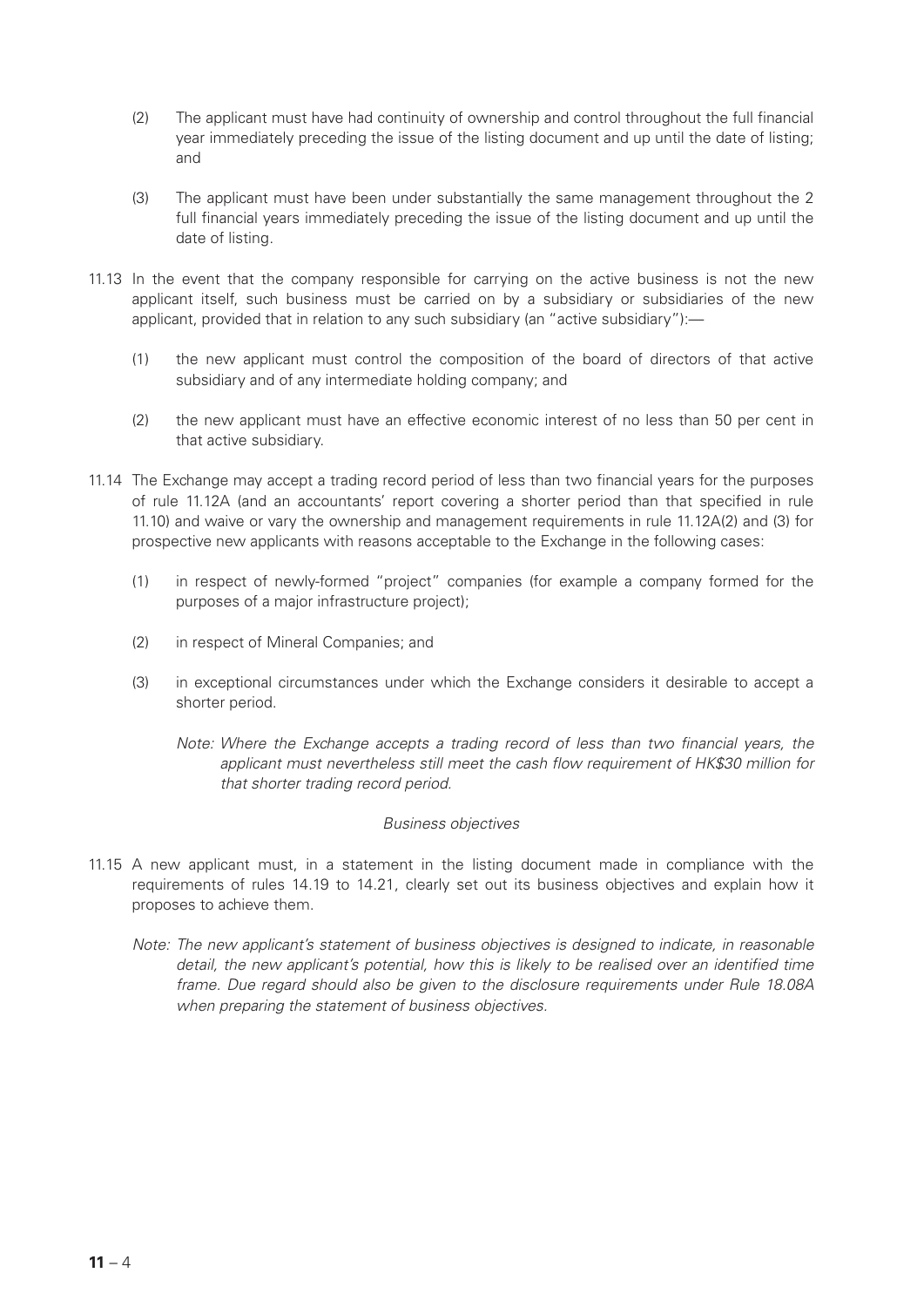#### *Property-related matters*

11.16 Property interests of an applicant's property activities must have, in respect of a substantially major portion of its PRC properties, long-term title certificates and/or, in respect of a substantially major portion of its properties not situated in the PRC, other appropriate evidence of title, regardless of whether such properties are completed or still under development.

*Note: For the purposes of rules 11.16 to 11.19:—*

- *(1) a "property activity" has the same definition as defined in rule 8.01(2); and*
- *(2) the Exchange has a discretion to decide on whether or not any title certificate constitutes a "long term" title certificate.*
- 11.17 For any new applicant, not being a property company as defined in rule 11.16, which has a PRC property that represents a substantial portion of its assets in terms of either asset value or profit contribution, the new applicant must obtain a long-term title certificate for that PRC property.
- 11.18 In the case of infrastructure companies:—
	- (1) an issuer must obtain long-term title certificates for all PRC properties used in infrastructure projects, whether completed or under development; and
	- (2) where such companies operate under long-term concessionary arrangements awarded by the government which arrangements do not provide for long-term title certificates to be granted, the Exchange may accept, for the purpose of the listing application, other evidence of the right to use the PRC property in question for the period during which the assets are expected to be operated, depending on the merits of each individual case.
- 11.19 For any new applicant not being a property company or an infrastructure company, where a PRC property is otherwise significant to the applicant's activities, the applicant will be expected to have the relevant long-term title certificate, unless otherwise permitted by the Exchange.

#### *Other conditions relevant to new applicants*

- 11.20 Subject to rules 11.21 and 11.21A, a new applicant must not:—
	- (1) have changed the period of its financial year during the latest complete financial year immediately preceding the issue of the listing document; or
	- (2) change the period of its financial year during the period of any profit forecast, if any, or the current financial year, whichever is the longer period.
- 11.21 Notwithstanding rule 11.20, a subsidiary of the new applicant will normally be permitted to change the period of its financial year provided that:—
	- (1) the change is to make the subsidiary's financial year coterminous with that of the new applicant;
	- (2) appropriate adjustments are made in the trading record and such adjustments are fully explained in statements which must be provided to the Exchange; and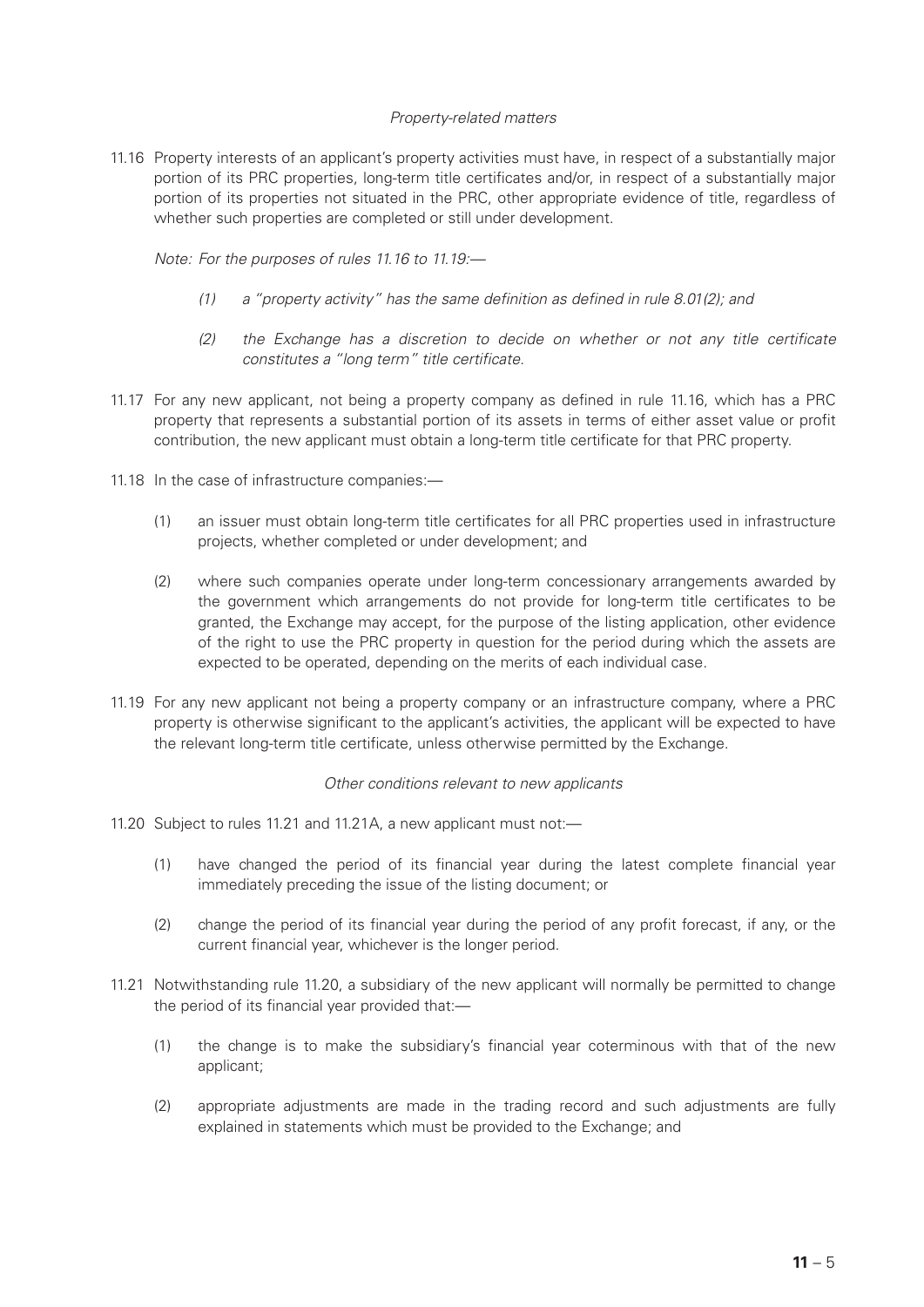- (3) adequate disclosure is provided in the listing document and the accountants' report of the reason for the change and the effect of the change on the new applicant's group trading record and profit forecast, if any.
- 11.21A Notwithstanding rule 11.20, the Exchange may consider an application for a waiver from strict compliance with rule 11.20 if:—
	- (1) the new applicant is an investment holding company and the change is to allow its financial year to be coterminous with that of all or a majority of its major operating subsidiaries;
	- (2) the new applicant would be able to satisfy all requirements under rule 11.12A before and after the proposed change; and
	- (3) the proposed change will not materially affect the presentation of financial information, or result in any omission of material information in the listing document or information that would otherwise be relevant to assessment of the new applicant's suitability.
- 11.22 [Repealed 1 July 2008]

#### **Conditions relevant to the securities for which listing is sought**

- 11.22A There must be an adequate market in the securities for which listing is sought. This means that the issuer must demonstrate that there will be sufficient public interest in the business of the issuer and in the securities for which listing is sought.
- 11.23 There must be an open market in the securities for which listing is sought. This will normally mean that:—
	- (1) [Repealed 1 July 2008]
	- (2) with regard to all equity securities for which a listing is sought, except those specified in sub-paragraphs (3) and (4):—
		- (a) the market capitalisation of such equity securities (determined as at the time of listing) in the hands of the public must be at least HK\$45,000,000; and
		- (b) there must, as at the time of listing, be an adequate spread of holders of such securities. The number will depend on the size and nature of the issue but, as a guideline, the equity securities in the hands of the public should, as at the time of listing, be held among at least 100 persons (including those whose equity securities are held through CCASS);
	- (3) with regard to options, warrants or similar rights to subscribe or purchase shares ("warrants") for which a listing is sought:—
		- (a) in the case of a new applicant:—
			- (i) the market capitalisation of such warrants (determined as at the time of listing) must be at least HK\$6,000,000; and
			- (ii) there must, as at the time of listing, be an adequate spread of holders of such warrants. The number will depend on the size and nature of the issue but, as a guideline, the warrants in the hands of the public should, as at the time of listing, be held among at least 100 persons (including those whose warrants are held through CCASS); and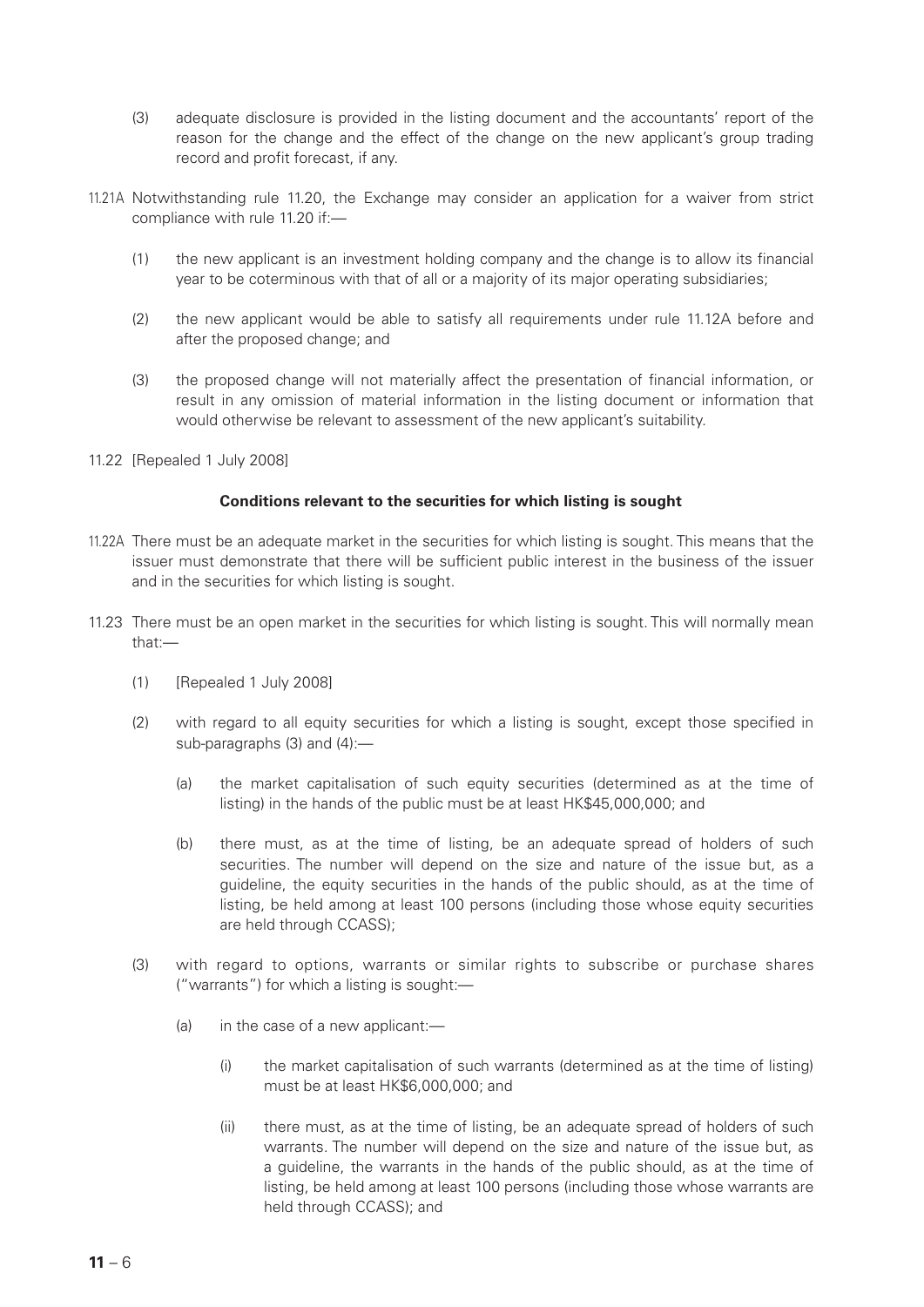- (b) in the case of a listed issuer:—
	- (i) the market capitalisation of such warrants (determined as at the time of listing) must be at least HK\$6,000,000; and
	- (ii) save where: (a) such warrants are offered to existing holders of the issuer's shares by way of bonus issue; and (b) in the 5 years preceding the date of the announcement on the proposed bonus issue, there are no circumstances to indicate that the shares of the issuer may be concentrated in the hands of a few shareholders, there must, as at the time of listing be an adequate spread of holders of such warrants. The number will depend on the size and nature of the issue but, as a guideline, the warrants in the hands of the public should, as at the time of listing, be held among at least 100 persons (including those whose warrants are held through CCASS);
- (4) in the case of a listed issuer seeking the listing of further securities of a class already listed, neither of the restrictions set out in sub-paragraph (2) and (3) shall apply;
- (5) [Repealed 1 July 2008]
- (6) the expected total market capitalisation of a new applicant at the time of listing must be at least HK\$150,000,000 which shall be calculated on the basis of all issued shares (including the class of securities for which listing is sought and such other class(es) of securities, if any, that are either unlisted or listed on other regulated market(s)) of the new applicant at the time of listing;
- (7) subject to rule 11.23(10) below, at least 25% of the issuer's total number of issued shares must at all times be held by the public;
- (8) not more than 50% of the securities in public hands at the time of listing can be beneficially owned by the three largest public shareholders, save where: (a) the securities to be listed are options, warrants or similar rights to subscribe or purchase shares; (b) such securities are offered to existing holders of a listed issuer's shares by way of bonus issue; and (c) in the 5 years preceding the date of the announcement on the proposed bonus issue, there are no circumstances to indicate that the shares of the issuer may be concentrated in the hands of a few shareholders;
- (9) where an issuer has one class of securities or more apart from the class of securities for which listing is sought, the total securities of the issuer held by the public (on all regulated market(s) including the Exchange) at the time of listing must be at least 25% of the issuer's total number of issued shares. However, the class of securities for which listing is sought must not be less than 15% of the issuer's total number of issued shares, having an expected market capitalisation at the time of listing of not less than HK\$45,000,000;
- (10) the Exchange may, at its discretion, accept a lower percentage of between 15% and 25% in the case of issuers with an expected market capitalisation at the time of listing of over HK\$10,000,000,000, where it is satisfied that the number of securities concerned and the extent of their distribution would enable the market to operate properly with a lower percentage, and on condition that the issuer will make appropriate disclosure of the lower prescribed percentage of public float in the initial listing document and confirm sufficiency of public float in successive annual reports after listing (see rule 17.38A) . Additionally, a sufficient portion (to be agreed in advance with the Exchange) of any securities intended to be marketed contemporaneously within and outside Hong Kong must normally be offered in Hong Kong; and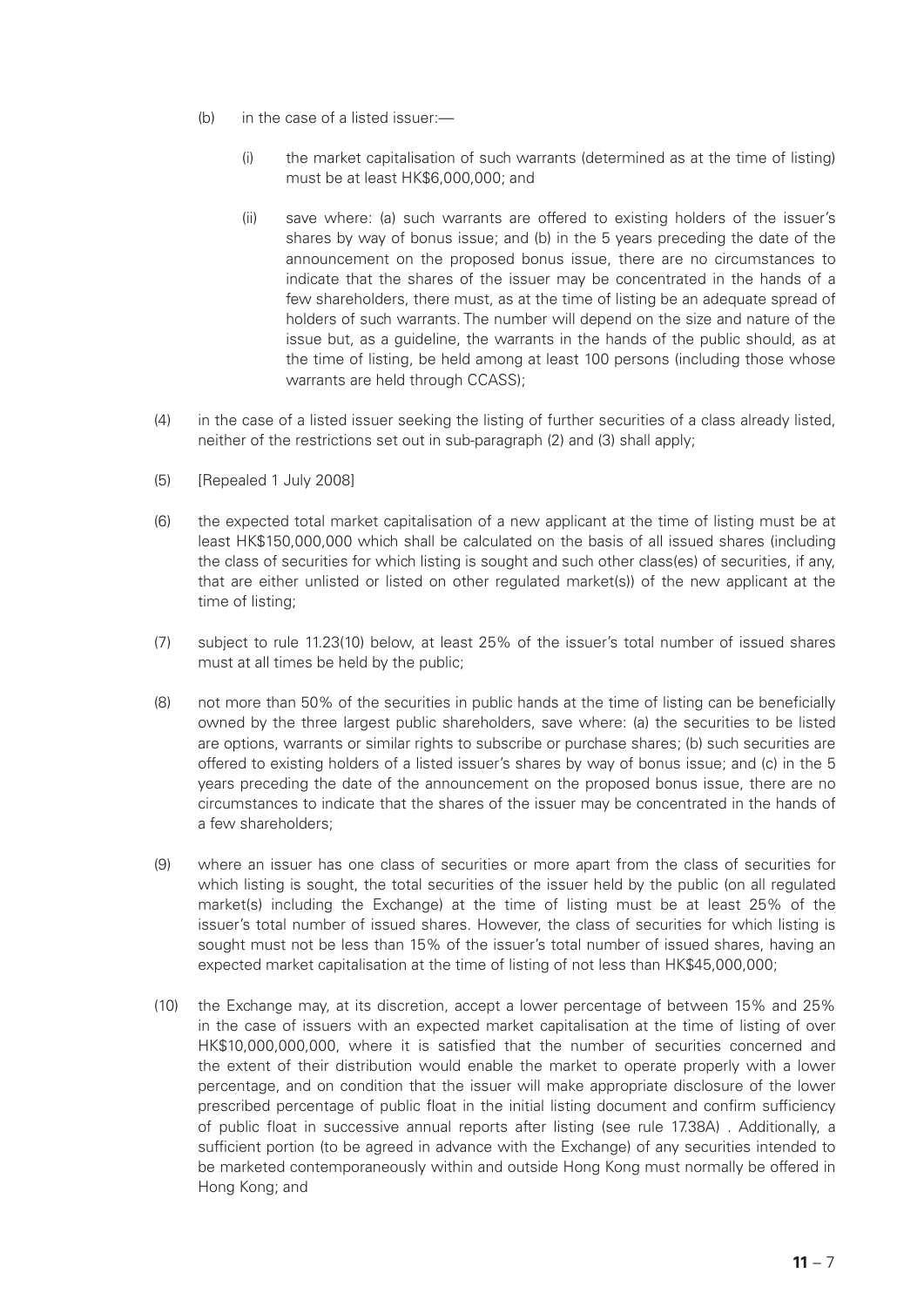(11) notwithstanding the requirement that the minimum prescribed percentage of securities must at all times remain in public hands, the Exchange may consider granting a temporary waiver to an issuer which is the subject of a general offer under the Takeovers Code (including a privatisation offer), for a reasonable period after the close of the general offer to restore the percentage. The issuer must restore the minimum percentage of securities in public hands immediately after the expiration of the waiver, if granted.

### *Notes: 1 [Repealed 1 July 2008]*

- *2 The Exchange will not regard at any time,*
	- *(a) in relation to an issuer other than a PRC issuer, and other than any subsidiaries of a PRC issuer, a director, chief executive or substantial shareholder of such issuer or any of its subsidiaries or a close associate of any of them; or*
	- *(b) in relation to a PRC issuer, a promoter, director, supervisor, chief executive or substantial shareholder of the PRC issuer or any of its subsidiaries or a close associate of any of them*

*as a member of "the public" or shares held by any such person as being "in public hands".*

- *3 The Exchange will also not recognise as a member of "the public":—*
	- *(a) any person whose acquisition of securities has been financed directly or indirectly by a person referred to in note 2 above; or*
	- *(b) any person who is accustomed to taking instructions from a person referred to in note 2 above in relation to the acquisition, disposal, voting or other disposition of securities of the issuer registered in his name or otherwise held by him.*
- *4 [Repealed 1 July 2008]*
- *5 Issuers should note that the minimum prescribed percentage of securities must remain in public hands at all times. If the percentage falls below the minimum, the Exchange reserves the right to cancel the listing or suspend trading until appropriate steps have been taken to restore the minimum percentage of securities in public hands (see rule 17.36).*
- *6 Where the percentage has fallen below the minimum, the Exchange may refrain from suspension if the Exchange is satisfied that there remains an open market in the securities and either:*
	- *(a) the shortfall in the prescribed percentage arose purely from an increased or newly acquired holding of the listed securities by a person who is, or after such acquisition becomes, a core connected person only because he is a substantial shareholder of the issuer and/or any of its subsidiaries. Such substantial shareholder must not be a controlling shareholder or single largest shareholder of the issuer. He must also be independent of*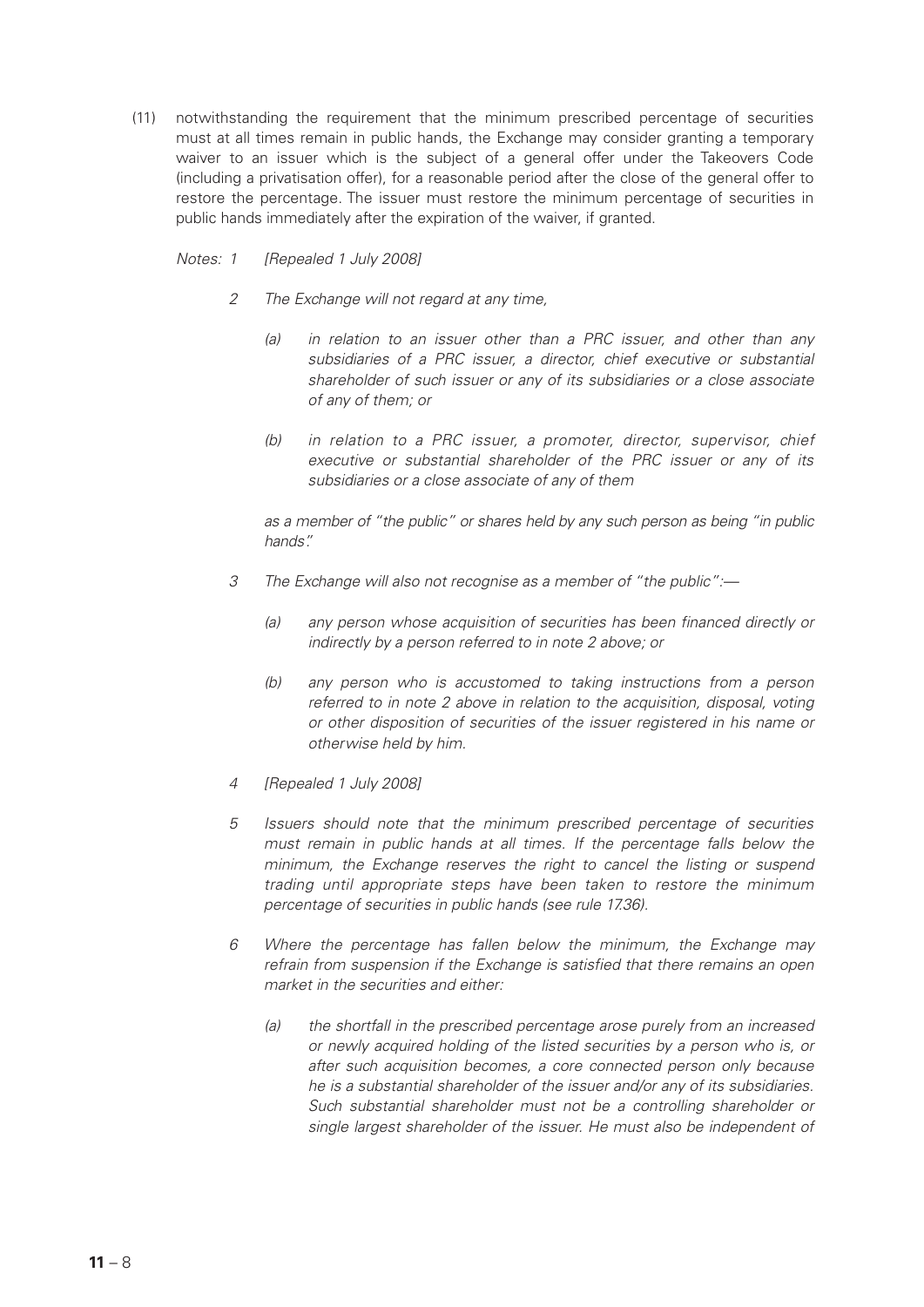*the issuer, directors and any other substantial shareholders of the issuer and must not be a director of the issuer. If the substantial shareholder has any representative on the board of directors of the issuer, he must demonstrate that such representation is on a nonexecutive basis. In general, the Exchange would expect this to apply to holdings of the listed securities by institutional investors with a wide spread of investments other than in the listed securities concerned. Holdings of the listed securities by private equity or venture capital funds which have been involved in the management of the issuer before and/or after listing would not qualify. It is the responsibility of the issuer to provide sufficient information to the Exchange to demonstrate the independence of such substantial shareholder and to inform the Exchange of any change in circumstances which would affect his independence as soon as it becomes aware of such change; or*

- *(b) the issuer and the controlling shareholder(s) or single largest shareholder undertake to the Exchange to take appropriate steps to ensure restoration of the minimum percentage of securities to public hands within a specified period which is acceptable to the Exchange.*
- *7 At any time when the percentage of securities in public hands is less than the required minimum, and the Exchange has permitted trading in the securities to continue, the Exchange will monitor closely all trading in the securities to ensure that a false market does not develop and may suspend the securities if there is any unusual price movement.*
- *8 GEM listed issuers that have been allowed a lower minimum prescribed percentage of public float (including those which have been granted a waiver under repealed GEM Rule 11.23(5)) have a grace period of three years to comply with the public float requirement under rule 11.23. Accordingly, all GEM issuers must comply with the public float requirement by no later than 30 June 2011.*
- 11.24 In the case of any listing application involving the issue of a listing document pursuant to which the issuer proposes to raise new capital in an amount not fully underwritten, the issuer must indicate the minimum amount proposed to be raised which, in the case of a new applicant, must (so far as practicable) be identified by reference to its statement of business objectives, and the listing shall be conditional on such amount being so raised.
	- *Note: Where the listing document refers to an amount proposed to be raised in excess of the minimum amount indicated, the listing document must explain the impact to the issuer and its statement of business objectives of raising such excess amount. In this regard, a statement that the excess will represent working capital shall not be adequate, unless a reasonably detailed explanation is given as to how such working capital is to be applied.*
- 11.25 The issued share capital of a new applicant must not include shares of which the proposed voting power does not bear a reasonable relationship to the equity interest of such shares when fully paid ("B Shares"). The Exchange will not be prepared to list any new B Shares issued by a listed issuer nor to allow any new B Shares to be issued by a listed issuer (whether or not listing for such shares is to be sought on the Exchange or any other stock exchange) other than in exceptional circumstances agreed with the Exchange.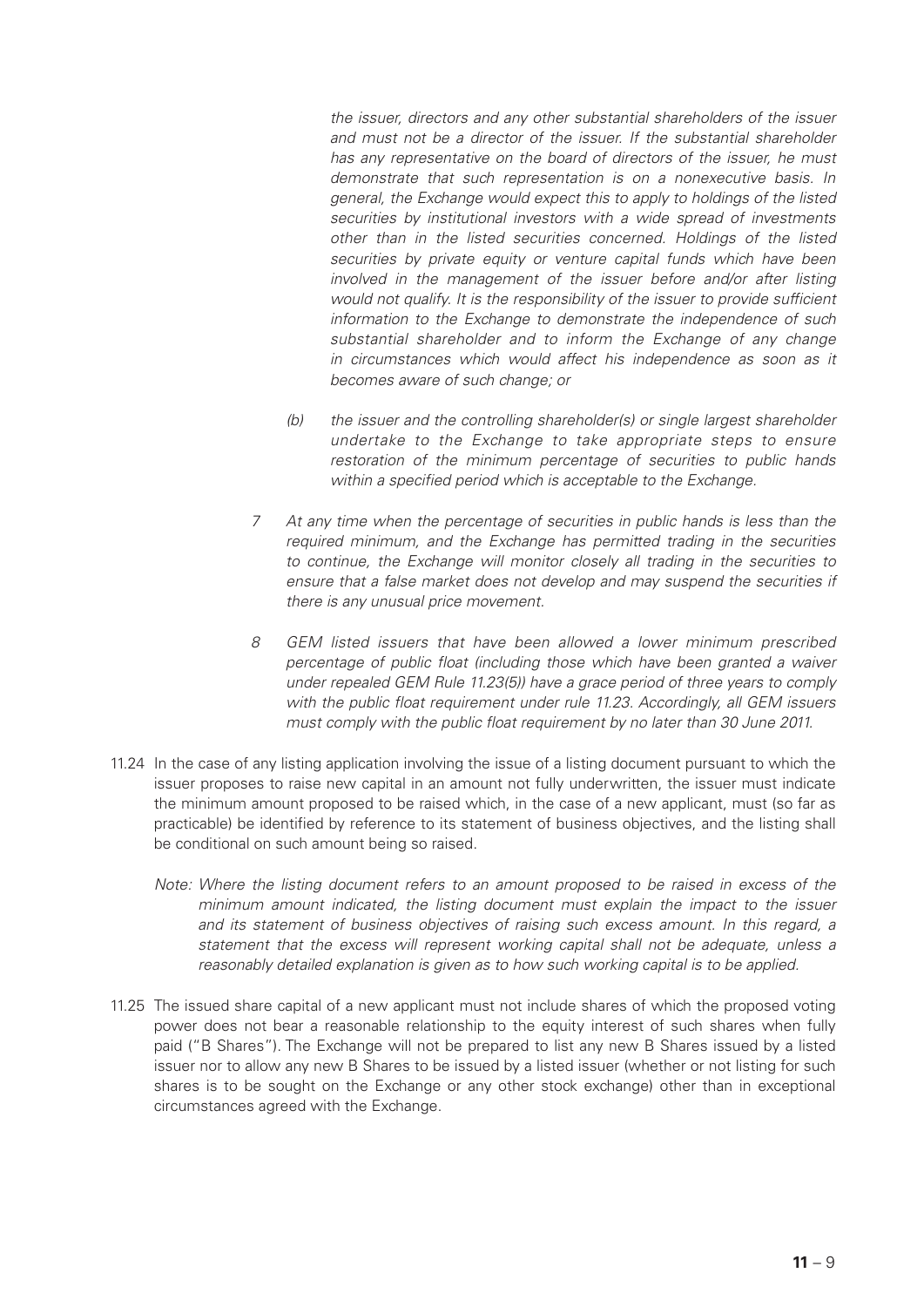- 11.26 The securities for which listing is sought must be freely transferable.
- 11.27 Neither partly-paid shares nor bearer shares will be admissible to listing on GEM.
- 11.28 Derivative warrants of the type referred to in the Main Board Listing Rules will not be admissible to listing on GEM.
- 11.29 (1) In the case of a new applicant or a listed issuer in respect of a class of securities new to listing, the securities for which listing is sought must be Eligible Securities from the date on which dealings in the securities are to commence.
	- (2) The new applicant or the listed issuer must make all necessary arrangements to comply with sub-paragraph (1).
	- (3) An issuer shall ensure, so far as it is able, that its listed securities remain Eligible Securities.
- 11.30 Where application for listing is made in respect of any class of securities:—
	- (1) if none of the securities of that class are already listed, the application must relate to all securities of that class issued or proposed to be issued; or
	- (2) if some of the securities of that class are already listed, the application must relate to all further securities of that class issued or proposed to be issued.
- 11.31 The issue and listing of the securities for which listing is sought must be in conformity with the law of the place where the issuer is incorporated or otherwise established and in conformity with the issuer's memorandum and articles of association or equivalent documents and all authorisations needed for their creation, issue and listing under such law or documents must have been duly given.
- 11.32 Securities to which options, warrants or similar rights to subscribe or purchase equity securities are attached must comply both with the requirements applicable to the securities for which listing is sought and with the requirements applicable to such options, warrants or similar rights (see Chapter 21).

#### **Basis of allocation**

11.33 A listing document must disclose full details of the basis on which the issuer proposes to allocate securities, including details of the respective securities in any public and placing tranches (if any). With regard to all securities offered for subscription or sale to the public whether by a new applicant or a listed issuer (excluding, for the avoidance of doubt, securities subject to placing arrangements), the issuer, its directors, Sponsor and underwriters (if applicable) must adopt a fair basis of allocating the same to all persons subscribing or applying for the securities.

*Note: See also rules 13.01 and 13.02.*